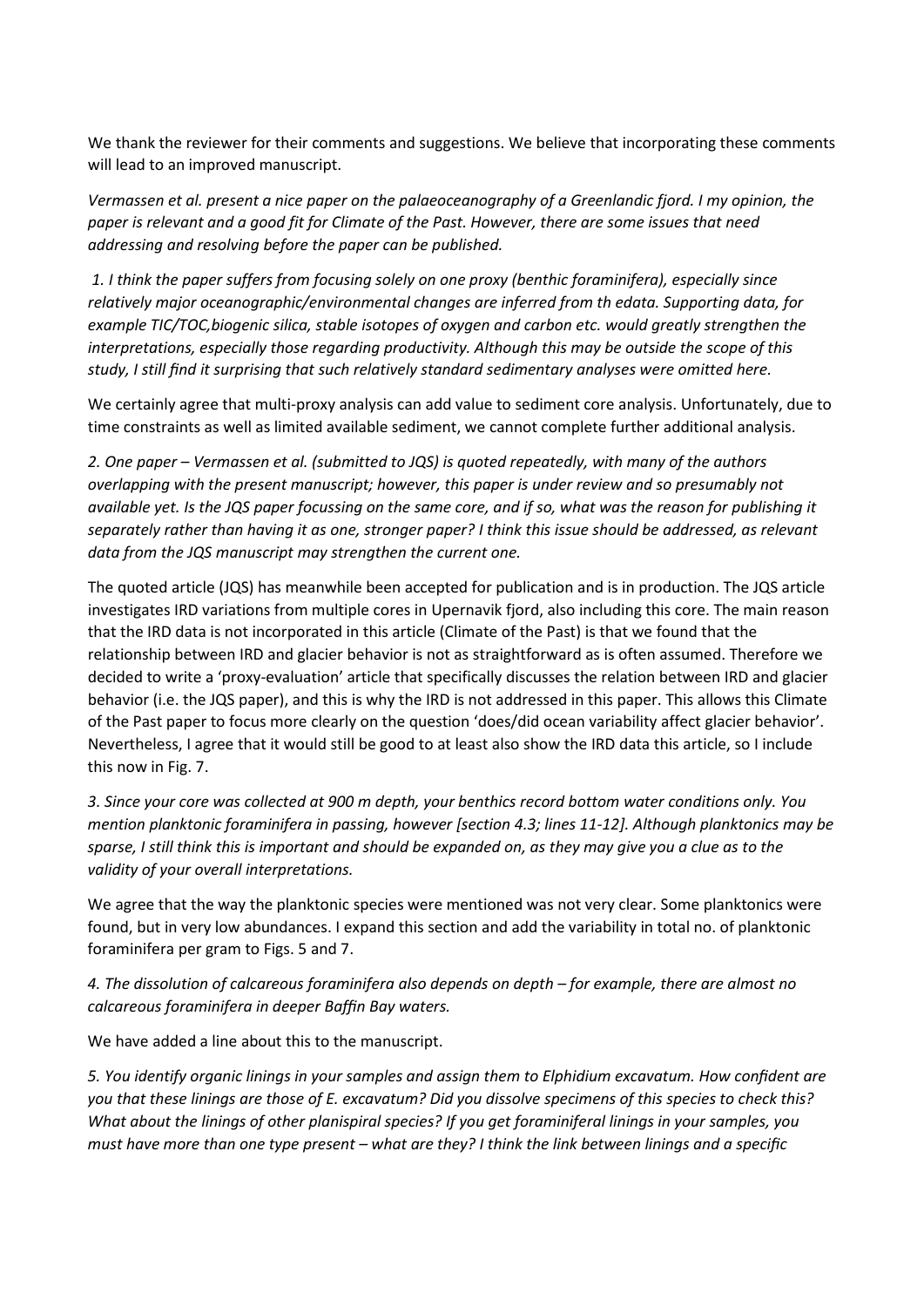## *foraminiferal species should be demonstrated more clearly, as this forms the basis of your argument regarding dissolution later on [section 5.1], and, especially, the link to Atlantic water inflow.*

We agree that identifying a species solely based on organic lining is too tentative and removed mentioning E. clavatum as the main species. We did not intend to present the variability in organic linings as the main argument for deriving an effect of dissolution on the faunual assemblage. Rather, we derive the importance of dissolution based on the the distinct variation between agglutinated/calcareous species and the fact that this has been reported as a very important processes in Arctic waters/fjords. I have rewritten the discussion to make it more clear that the variation in organic linings is not the main argument for the effect of dissolution, but is rather one element that supports our interpretation.

6. *Also regarding linings, the abundance in Fig. 5 are rather on the low side (max. ´ 15 linings/g] – is this correct? Does this include all linings or just those of planispiral species? How do you make the leap between dissolution and lining presence, especially in periods that have plenty of calcareous proportions but also the highest rates of linings (e.g., 1920-1960 on Fig. 5)?*

The numbers of linings per gram are correct. Tests that were partly dissolved but still showed enough features to be identified were identified, otherwise they were counted as organic linings (the amount of partly dissolved test was very low tough, most linings showed no remnants of carbonate test). The organic linings were nearly all planispiral, but some unidentified organic tubes were also included in the count number (very few however). For thorough analysis of organic linings the samples should be prepared as playnological slides, but here we use them simply as a (rough) indication of dissolution of the calcareous assemblage.

*7. Inflow of Atlantic waters into Baffin Bay and adjacent regions are inferred in previous palaeo-studies (e.g., Knudsen et al. 2012, Boreas). How similar or dissimilar are the benthic assemblages in these studies compared to the present one.*

The benthic assemblage is very similar to that of Lloyd et al., (2012) and this has now been cited in the text This can be expected since this study is most comparable study available with regard to proximity, investigated time interval, water depth and sample preparation.

*8. The inference of nutrient levels in the fjord [section5.1,line 24onwards] is tentative in my opinion, since you don't have other palaeoproductivity indicators (TOC, d13C) to support this notion. True, there are some species in your record which indicate high flux of organic matter to the seafloor, but this is mostly N. labradorica. I think these inferences between dissolution, Atlantic water inflow, and nutrients should be done with greater caution, therefore.* 

I agree this interpretation would have indeed be stronger with additional paleo-productivity proxies and the link with productivity is somewhat speculative. I have rewritten this section to incorporate a bit more caution with regard to the interpretation. In general we still believe that this is a point worth suggesting, in particular since these data might confirm recent research that has showed a strong link between Atlantic water inflow and (modern) productivity (Meire et al., 2017) .

9. *This figure is a bit confusing and should be modified for ease of reading. For ´ example, are the abundances shown relative or absolute? What are the stippled lines (very faint!)? I suggest adding lines or points to the silhouette graphs so the number of samples/datapoints can be seen more clearly.*